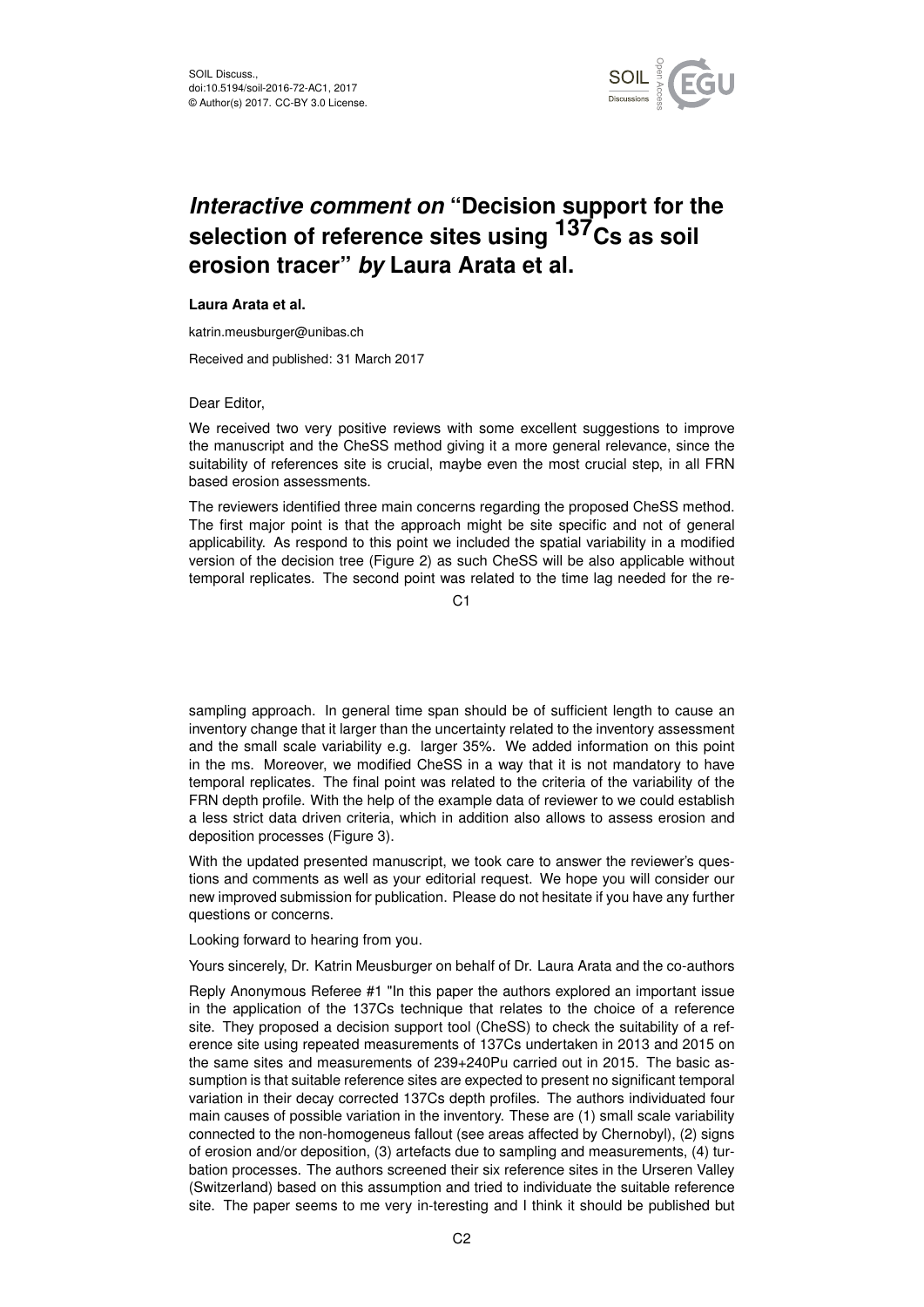some more details need to be added and/or discussed in this version.

Specific comments Introduction – The authors explain briefly the basic assumptions of the 137Cs with the help of Fig. 1. I agree with the explainations reported in the text but I think Figure 1 is a little bit misleading for people that are not familiar with the technique. In fact, what they depict as 'reference site  $(R)$ ' is a valley bottom and, as is, it can be a depositional site. Also, what they depict as 'depositional site (D)' is a foot-slope and it may not necessarily be a 'depression' where deposition occurs. I suggest to redraw this figure in a more proper way (see my example below) Fig. 1 (modified)"

Reply 1\_1: Thanks you for this comment. The depiction of this Figure was clearly driven by a site-specific adaptation of the FRN-method to our alpine sites. In our area, we cannot sample ridges, since they are very elevated and consist of bare rock. So we selected a ridge of a moraine at the valley floor, which for simplification was not depicted in the original Figure 1. We agree that the modified version of reviewer 1 will be of more general applicability and will change Figure 1 as suggested.

2.1 Repeated sampling strategy and calculation of inventories "This is a very important point. More work must be done to establish how long the time period between two sampling campaigns should be. This depends on the 137Cs inventory of the reference site and on its spatial variability. If the inventory is low, it is difficult to understand if the difference between the two sampling campaigns should be attributed to decay or to erosion and/or deposition or to the detector efficiency. In this case, a period of at least 10-15 years could be necessary. If the inventory is high and it is affected by the Chernobyl fallout, we could expect that the small scale spatial variability and the temporal variability are of the same order of magnitude and it is difficult to distinguish the relative contributions. Something like that is suggested by the data that the authors show in their Fig. 6. The inventory provided in 2015 are all higher than those obtained two years before (in 2013) with the only exception of Ref 6. This is not unexpected because it is not possible to relocate exactly the same sampling points. Clearly, more samples are necessary in this case. But also, a time period of two years between

C3

two sampling campaigns could not be enough. The authors can add some comments here."

Reply 1\_2: We will add some more discussion on the time lag needed between the repeated sampling. For sure there is no general advice and it will depend on the type of disturbance. An anthropogenic or animal disturbance can cause an immediate and significant change of the inventory. If the applicant also seeks to identify significant changes of the inventory due to erosion or deposition the time span should be of sufficient length to cause an inventory change that it larger than the uncertainty related to the inventory assessment e.g. larger 35%. For instance, in our case we have 700 Bq/m2 in the upper 3cm. We would need to loss or gain one third (1cm) of the soil to induce a significant change of the inventory. Assuming a bulk density of 0.5 g cm-3 this would correspond to 25 t ha-1yr-1 for the selected time lag of two years. We added a discussion on that point in line 98-101.

Node 2: No significant temporal variation of the 137Cs depth profile "I agree with the test related to the total inventory as explained in Node 1. However, I found node 2 too severe. I agree that the shape of the reference profile is important but, I think the test should be done on the entire profile not on the single layers. In many years of experience, I have never seen two profiles collected in the same site being identical. Maybe a practicle example can clarify my thoughts. Below there are 3 potential reference profiles characterised by the same total inventory (2510 Bq m-2), so they passed Node 1. They can be fitted by the same exponential model (same shape parameter h0  $= 70$  kg m-2 and same surface concentration A0  $= 35$  Bq kg-1). The values of cesium activity and mass depth for each layer are reported below. Figure (My example) Using the Sutherland range as a test (see suggestions in Node 2), in 5 cases out of 10 (see my values in red) the CV is greater than 35% (which is the upper limit suggested by Sutherland). If I have understood well, this result would suggest that the site where these profiles have been obtained is not suitable as reference site. I do not think I can agree with that because they show the same exponential decline with depth, and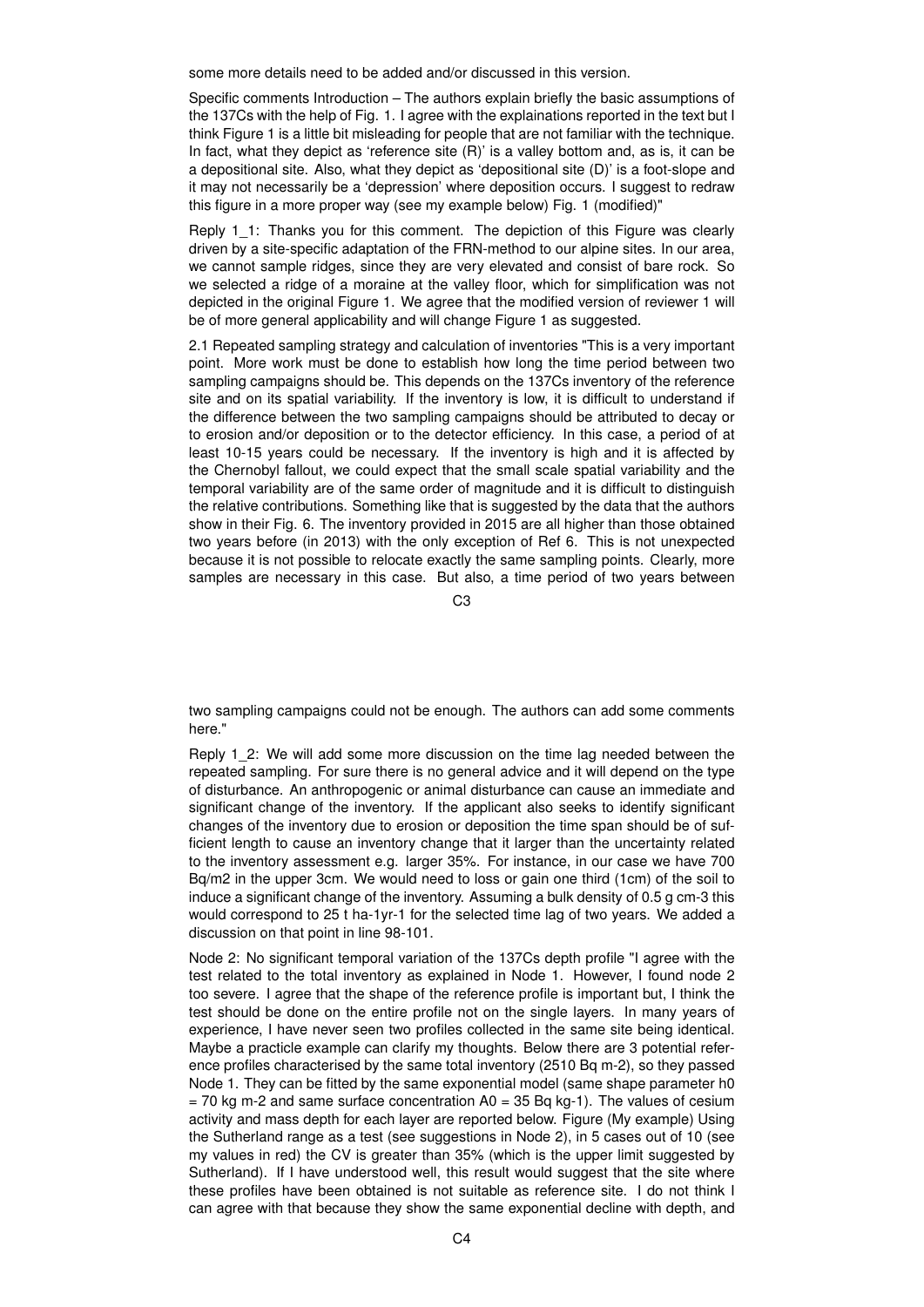the difference between each single layer can be attributed to other factors (the authors mentioned some of the other causes later in the paper). On the contrary, if we use a t-test or other statistical tests to compare mean and variance of these three profiles, I may be wrong, but I did not find any statistical difference. I think the authors should think about it and add some comments. There is another limitation in the application of this procedure suggested by the authors. In my example I have considered the same value of mass depth increment for the 3 profiles. This is an ideal case. In reality, due to differences in soil type, land use, presence of stones etc., it is difficult to obtain equal values of mass depth for the corresponding layers of different profiles. This makes this comparison not possible. In the end, I find more useful to check the shape of the entire profile."

Reply 1\_3: Since the shape of the FRN depth profile is decisive in many conversion models, we consider it essential to retain a node to evaluate the shape in CheSS. However, we agree with reviewer 1 that the chosen criteria was too selective. With the help of the valuable example data supplied by the reviewer we modified the criteria of node 2. Instead of using a threshold value of the CV, we suggest to plot the depth profile of t0 against t1. If the shape of the profiles remained over time, the regression between the two depth profiles should follow a 1:1 line and the R2 >0.5. Taking into account that part of the variability may be explained by small scale variability of soil properties and adsorbed FRNs as well as procedural imprecision.

"Node 4 - Signs of disturbance associated with erosion and deposition processes I agree with the explaination in the text but, Figure 3 shows only the case where the 137Cs profile is perfectly exponential. In many places, profiles obtained in reference sites show a peak below the surface due to migration processes downward. In this case, the profile shown in figure 3b can be an undisturbed reference profile and, consequently, sheet erosion and deposition processes modify the shape accordingly. I suggest to improve their figure 3 considering both the possible cases (see my example below)." Fig. 3 (modified)

C5

Reply 1\_4: We agree with the concern of reviewer 1 in case of an none exponential depth distribution and thought about a data based criteria in addition to visual assessment to identify erosion or deposition processes between the two time steps. The regression equation established for the modified node 2 offers such a databased decision support. In case of accumulation the gradient of the trend line will be larger 1.1 and in case of erosion  $< 0.9$ . We replaced Figure 3 with a new graph displaying this data driven approach (Figure 3, line 165). Please find below how your example data performs for the modified criteria of node 2&4:

"Page 7 – Line 21-22 – The authors say 'If information on the depth distribution of another FRN is available, this might provide a reliable confirmation'. I agree with this statement, but an example is necessary. The use of 210Pbex proved to be very effective in combination with or in alternative to 137Cs. In fact, good relationships exist between the results obtained with 137Cs and 210Pbex. I am sure the authors want to add some comments here maybe recalling some of the works done in this field (see for example Porto et al., 2006; 2013). Porto P., Walling D.E., Callegari G. and Catona F. (2006). Using fallout lead-210 measurements to estimate soil erosion in three small catchments in Southern Italy. Water, air and soil pollution: focus 6, 657-667 Porto P., Walling D.E., Callegari G. (2013). Using 137Cs and 210Pbex measurements to investigate the sediment budget of a small forested catchment in Southern Italy. Hydrological Processes 27(6), 795-806."

Reply 1\_5: Indeed this is another good example, how other FRNs can underpin the selection of a suitable reference site. We included further discussion and references in line 214. â AC Reply Referee 2 "The paper addressed a very important topic in the soil erosion evaluation using Cs-137 technique. A good orientation about the reference site choice will define a different history about the soil erosion and deposition rates in the end. In my opinion the MS give us a good understanding about this and the complexity associate. In my opinion, the discussion about the commitment about the reference site is meaningful to the scientific community to reveal the uncertainties about it and to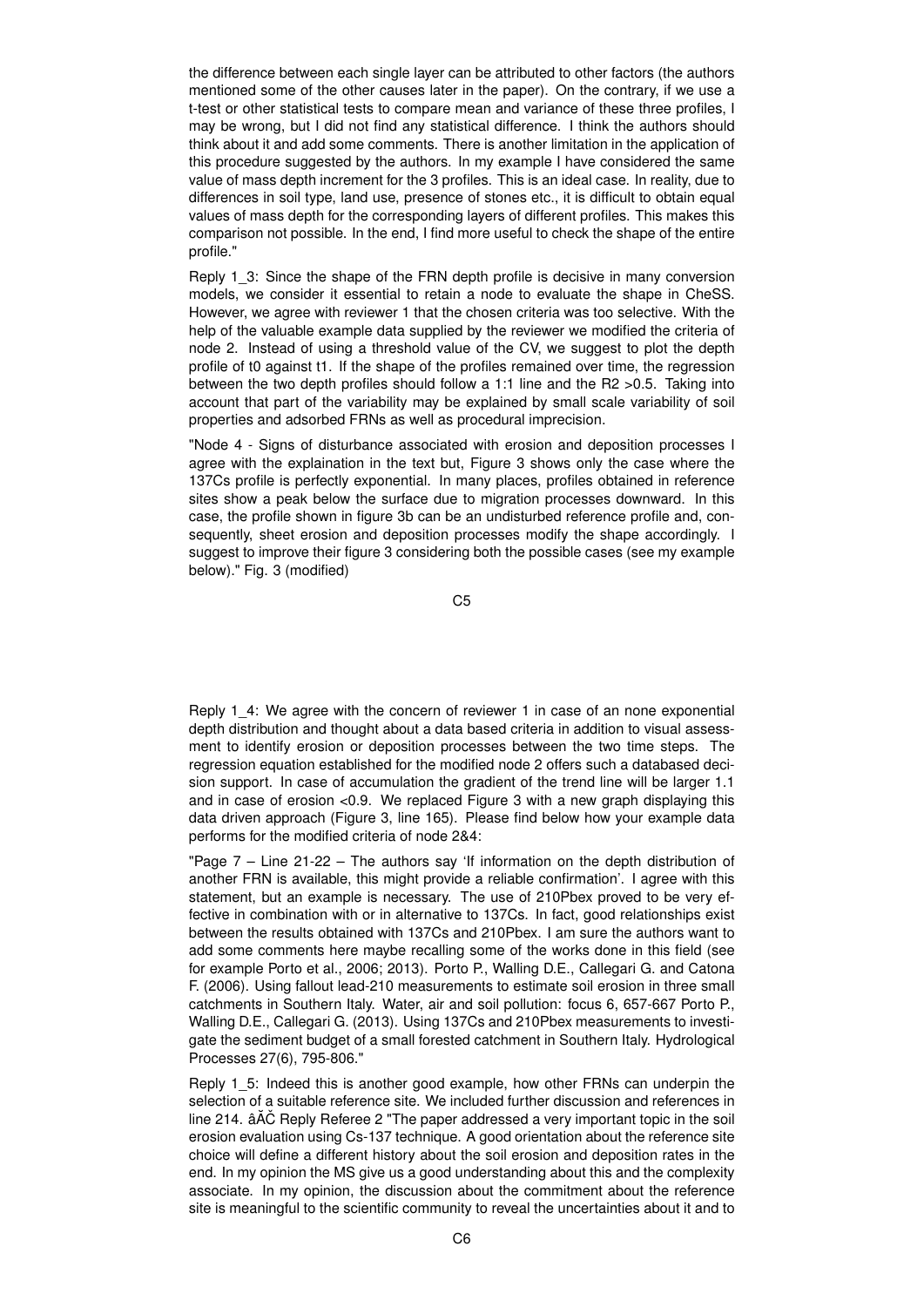help to establish a protocol. However, I think the protocol will be site specific. In general terms, it is quite difficult to establish a protocol to choose the reference value. I agree with the arguments and factors explored by the authors, but I'm not sure if the protocol suggested is the main contribution of the MS or even the application of this with the study of case showed. In my point of view the main contribution is the discussion about the control factor and the uncertainty associated. Maybe the paper should be written more theoretical and with less pretension to establish a protocol applicable worldwide or to prove its application."

Reply 2\_1: We can understand the concern of the reviewer, that a detailed protocol maybe too site-specific and may impede the application or adaptation of the reference site selection process for other areas. We will follow his/her suggestion in order to shift the focus of the ms away from a detailed protocol towards a theoretical concept. "Another question/doubt is about the temporal variation. It was not so clear if the authors highly recommend a temporal analysis or no. If yes, how much time it takes to researchers decide if this is a good site to be used. Is this a constrain about the methodology proposed? Maybe the author could explore the fact the temporal evaluation will take a long time and maybe people will not be able to test it."

Reply 2\_2: So far, we did not provide a specific suggestion when temporal reference analysis could be beneficial and how long the time lag between the sampling should be. The time lag, as detailed in the reply R1\_2 to reviewer 1, will depend on various conditions e.g. spatial variation, measurement uncertainty. In answer to the concern of reviewer 2 we will be more specific on this point and added to the existing paper in line 98-101.

"In my point of view the spatial variation is more pertinent and easy to be applicable. In the abstract the temporal variability is highlighted, for example, maybe the analysis could start with spatial variability and after the authors could show some insights about the temporal analysis."

C<sub>7</sub>

R2\_3: Thanks for this very good idea. We implemented the spatial approach in the abstract and implemented the spatial approach in CheSS (Figure 2) to make the concept more general applicable.

"Figure 1: Because this MS is proposing a reflexing/protocol, in my opinion the reference site should be chosen in a flat area in the top instead in the base of hillslope, for example, in a plateau without erosion/deposition possibilities."

R2\_4: As explained above modifed Figure 1, displaying the reference site in a flat part of the ridge.

"Beside this, Maybe we can come back to the form and structure after the discussion about the points presented above. Best regards"

R<sub>2</sub> 5: We are sorry not to have replied in time to this comment because of the maternity leave of the corresponding author.

Please also note the supplement to this comment: http://www.soil-discuss.net/soil-2016-72/soil-2016-72-AC1-supplement.pdf

Interactive comment on SOIL Discuss., doi:10.5194/soil-2016-72, 2016.